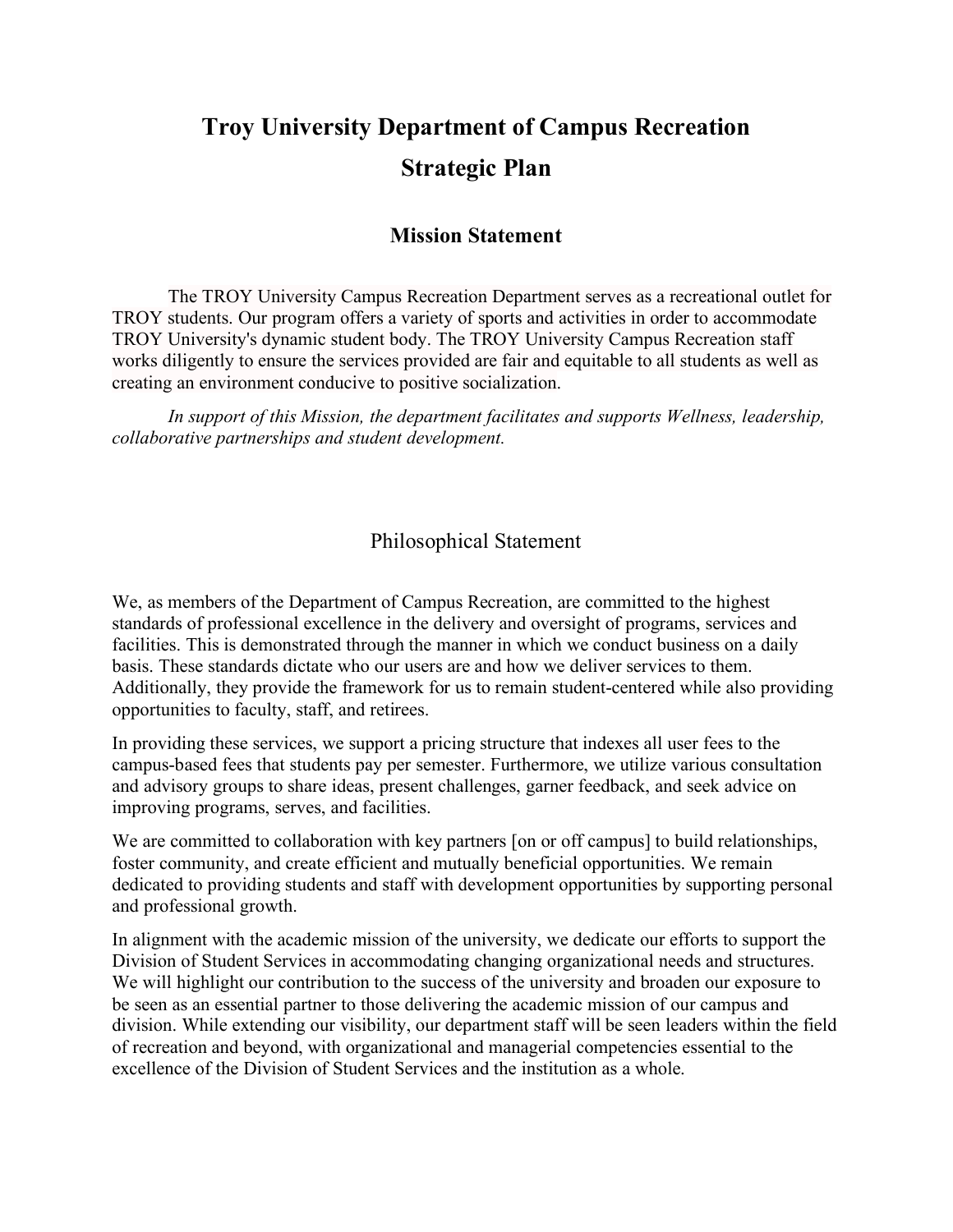# **Values Statement**

*As a department and invested member of the campus, and in support of TROY University vision and principles, we are committed to:* 

### **Students**

We exist primarily to serve and support the students through the delivery of recreation and leisure opportunities.

### **Student Development**

Through participation within the program, services and facilities, as well as employment and volunteer opportunities, we facilitate learning, self-discovery, and leadership development.

### **Excellence**

With attention to detail, we adhere to the highest standards, utilize resources effectively, and strive to exceed expectations in all that we do.

### **Progress**

We embrace innovation, creativity, and imagination, resulting in a visionary approach to positive change and continuous improvement.

### **Progress**

We embrace innovation, creativity, and imagination, resulting in a visionary approach to positive change and continuous improvement.

### **Professionalism**

We employ individuals whom reflect standards of professional knowledge and experience, and encourage professional development, staff achievement, and a superior quality of work.

### **Inclusivity**

We believe in honesty, fairness, and high ethical standards, embracing trust and respect as the foundation of our organization's culture.

### **Consultation**

We utilize advisory councils, focus groups, and other feedback mechanisms to actively seek the input of students.

### **Collaboration**

We foster mutually beneficial relationships and serve as good citizens of the university by partnering with students, campus entities to support common success.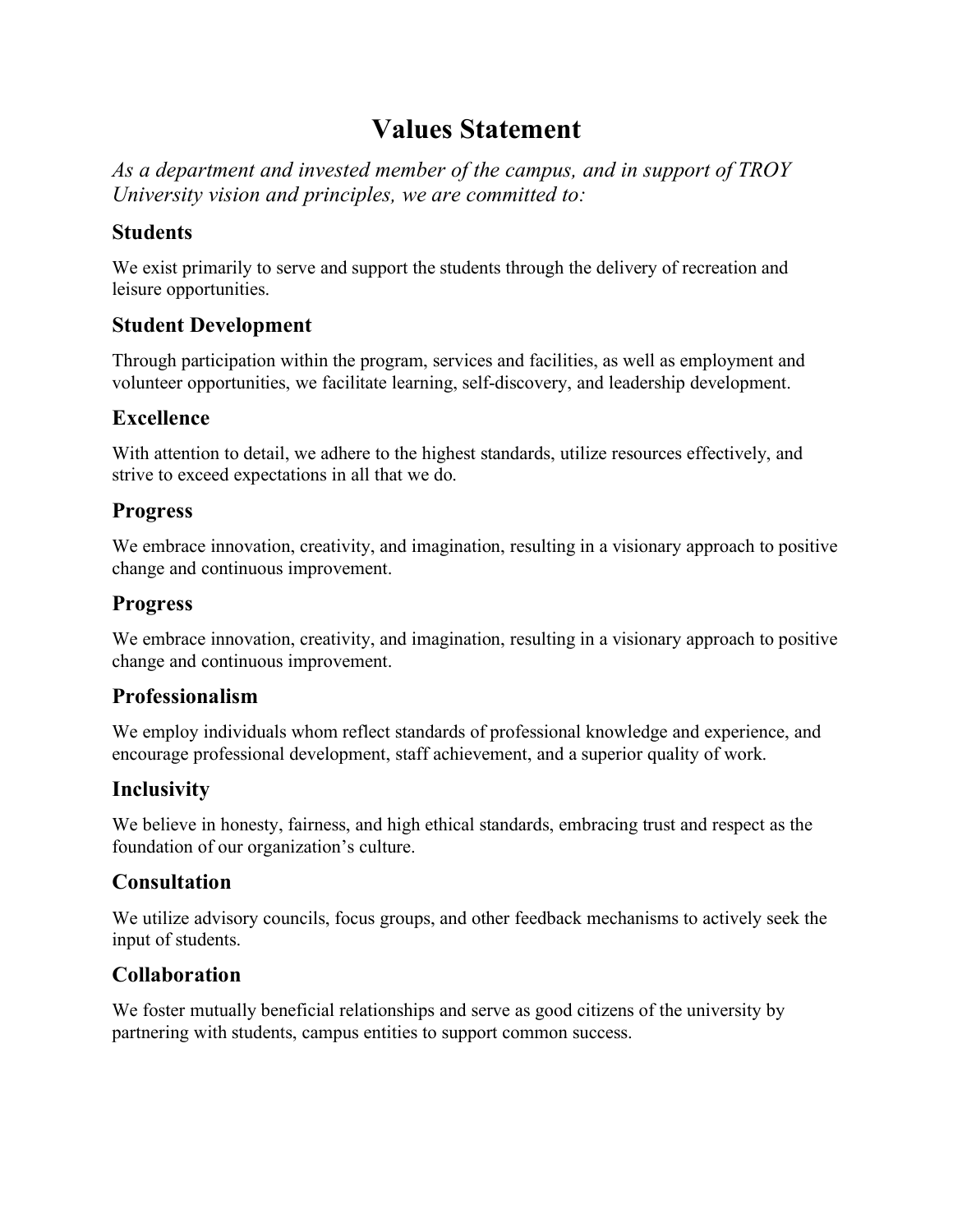# **Implementation of the Plan**

**Achieving Excellence- A Framework for Serving the TROY Student Community** is an ambitious plan for action over the next three-five years, and is intended to guide us in our decision-making as we embark on this journey. This framework will help us establish department-wide objectives that will prioritize and put into action the goals that we created. Over the next eight months. Each individual unity within the department will create its own goals, strategies and metrics. This will allow us to see application and meaning in the plan, and will allow us to achieve our ambitions through the attainment of these goals. Our unit specific planning, and department-wide objectives will continuously support the TROY University vision and our efforts will demonstrate the department's commitment to the University and to the academic success of the community.

# **Goals, Strategies, and Metrics**

#### **Goals**

In order to refine our focus for the future planning, we chose to develop our own areas of focus into core goals and supportive goals. Core goals are seen as "the reason we exist," answering the questions, "What is the purpose of Campus Recreation at Troy University?" Supportive goals are tools that will allow us to achieve our core goals. Both sets of goals are critical to our success.

#### **Core Goals:**

- Wellness
- Student and Staff Development
- Recruitment and Retention
- Partnerships

#### **Supportive Goals**

- Financial Resources
- Facilities
- Learning Outcomes and Assessment
- Risk Management
- Technology
- Sustainability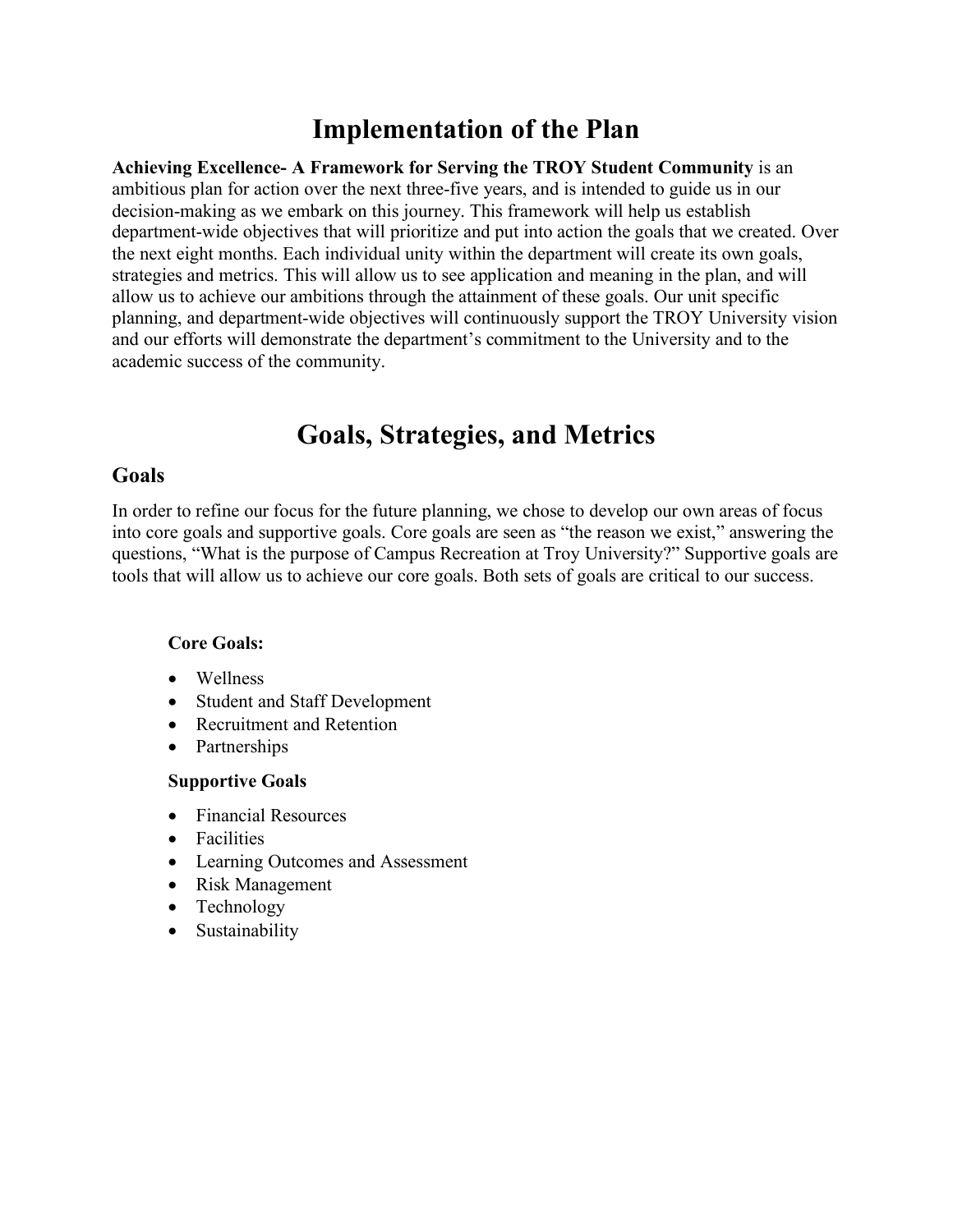# **Wellness**

*Wellness will remain a core foundational value for our department in all that we do. While our organization has a diverse set of offerings, we are committed to keeping Wellness at the Center of our mission. In the future, we need to define and diversify Wellness for a broad audience, and we will continue to collaborate with and support key Wellness partners in addressing all aspects of it.*

### *In advancing this Goal, We will:*

#### **Ensure that Wellness, as a cornerstone and transcending value of our organization, is a foundational premise for all aspects of our staffing, programming, and operations.**

- Define "Wellness," and what it means for our department, the campus and our greater community. We will ensure that all department staff possess a consistent and familiar understanding of the Eight Dimensions of Wellness (Appendix A)
- Evaluate which Dimension of Wellness the Department currently addresses well and which ones we can strengthen through intentional programming. Additionally, determine which dimensions are best suited for campus partners and actively pursue and/or continue collaborative opportunities specific to Wellness.
- Educate our participants as to the Wellness benefits of their recreational and leisure pursuits, and encourage balance across various Dimensions of Wellness.
- Market Wellness effectively so members of the campus and greater community can easily distinguish the Dimension(s) of the Wellness that are being addressed within a particular activity.
- Strive to be recognized for our collective expertise in Wellness. In doing so, we will stay abreast of national Wellness trends and we will reach out to students.
- Support and encourage staff, volunteers and student leaders within the department in their efforts to maintain balanced lifestyles and achieve their Wellness goals.

- Increase in staff awareness and the ability to effectively communicate the Eight Dimensions of Wellness.
- Improve in our department's ability to articulate a common message of our commitment to Wellness as a core foundational value.
- Increase in the number of Wellness-related partnerships.
- Increase in the number of Wellness-centric programs, activities, and services.
- Increase in awareness of what Dimensions our participants are currently engaged in and where voids may exist.
- Increase in communication efforts regarding how engagement in Campus Recreation programs, services, and facilities affect the wellness of our staff, volunteers, student leaders, and participants.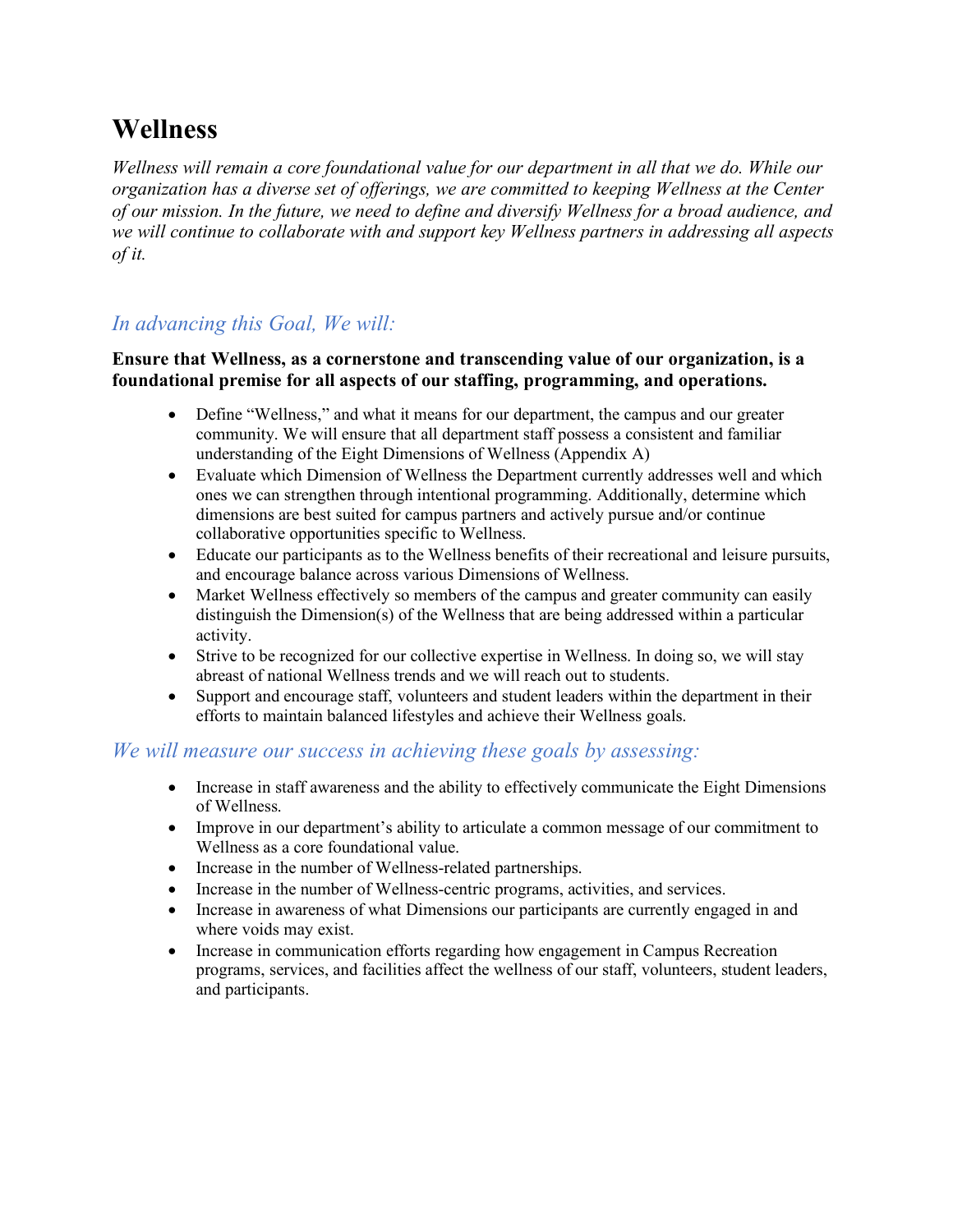# **Student and Staff Development**

*We are committed to promoting student success and developing students in a broad sense to facilitate and foster their educational success, life-long learning, and engagement. We are also dedicated to supporting the professional success of staff by promoting certifications and continuing education within areas of expertise and encouraging staff to be leaders in national organizations.*

# In advancing this goal, we will:

#### **Developing community, foster diversity, and promoting global citizenship skills, through our unique participatory environment and numerous employment and leadership opportunities.**

- Define student development and educate professional staff to establish a common understanding. Articulate our commitment to development and the value of these efforts.
- Benchmark our student development efforts against best practices
- Commit to identifiable, common, and predetermined student development outcomes.
- Create a forum for student leaders throughout the department to share experiences, philosophies, and best practices.
- Support and encourage ongoing professional development opportunities for staff and students.
- Continue to dedicate funds specific to student and staff development opportunities.
- Expand student development concepts and efforts to participants.
- Develop and support a culture of excellence, where staff and students are aware of and encourage to pursue award and recognition opportunities.
- Evaluate how student staff, volunteers, and leaders prefer to be recognized for their development efforts and achievements.

- The development of department-wide learning outcomes:
	- o Student learning outcomes specific to training and development activities.
	- o Knowledge, skills, and abilities for staff and students to possess upon their exit from the department.
	- o Ability for student staff, volunteers and leaders to articulate the skills they have attained through their department experience.
	- o Student learning outcomes specific to participation in our programs, services, and facilities.
- Increase in staff and student involvement and leadership in national associations, governing bodies, committees, and organizations.
- Promote greater emphasis of staff and professional development within the campus' personnel evaluation processes to document staff development and growth.
- Increase I award, recognition, and scholarship recipients.
- Increase in awareness of the student experience to ensure:
	- o A positive work and/or leadership experience within the department.
	- o The retention rates of Campus Recreation student staff, volunteers and leaders are reflective of greater campus rates.
- Increase in the identification of valuable student development activities at the unit level.
- Increase in the cross-promotion of unit-specific best practices throughout the department to increase leadership competencies of all student staff, volunteers, and leaders.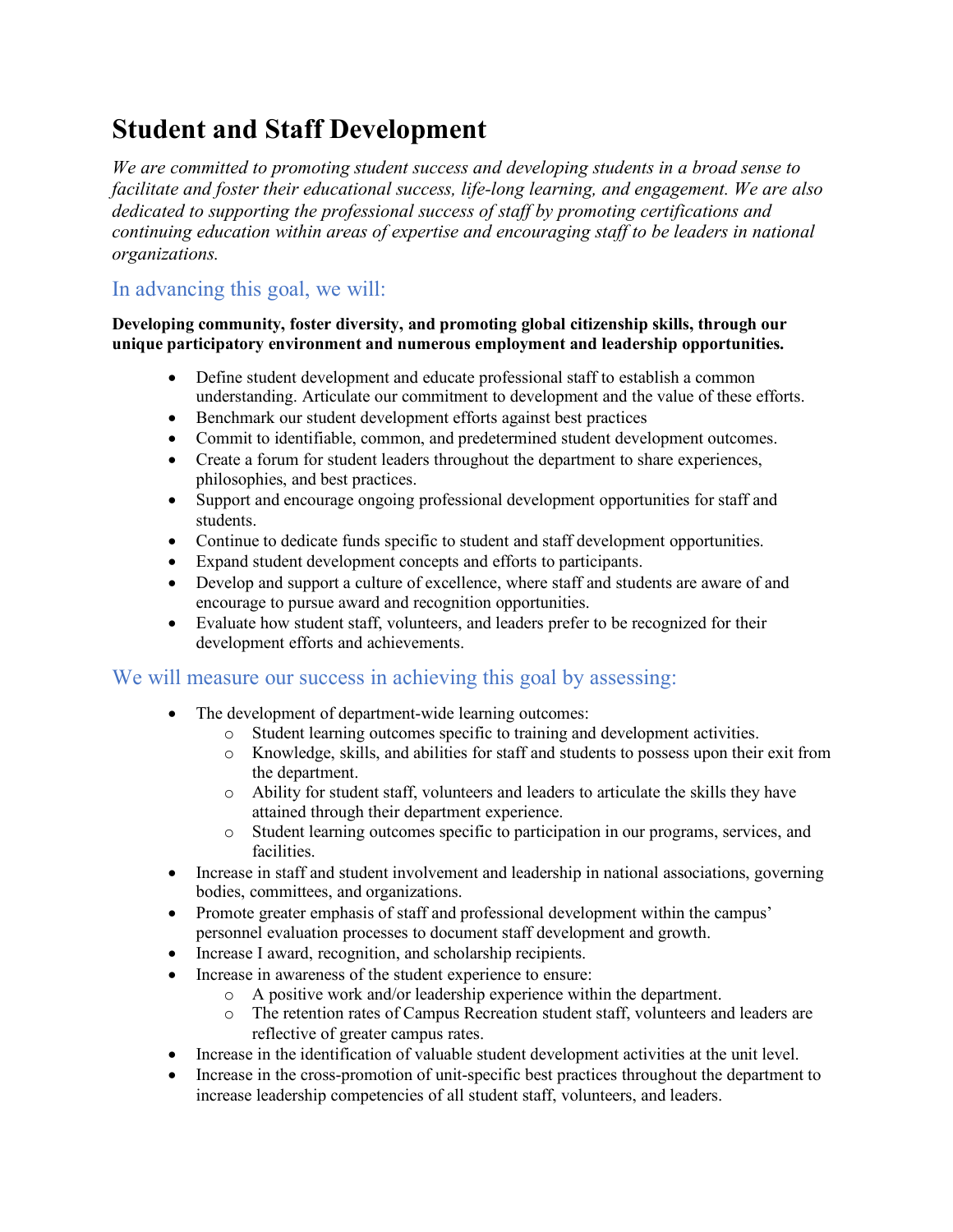# Recruitment and Retention

*Student engagement is a cornerstone of this strategic plan, and as a result, student now will have a variety of opportunities that provide real-world, hands-on, problem-solving experiences.*

# In advancing this goal, we will:

#### **Improve access and increase enrollment utilizing strategies developed in the Strategic Enrollment Plan.**

- Enhance and expand programs and services that meet the needs of students, with increasingly diverse demographics, goals, preparation and physical locations.
- Encourage student involvement on Recreation Advisory Committee.
- Promote student involvement in department-wide programming and training opportunities.
- Create and develop Recreation programming that is inclusive of all (first year, transfer, multicultural, etc.)

- Increase in staff awareness and the ability to effectively communicate the Eight Dimensions of Wellness.
- Improve in our department's ability to articulate a common message of our commitment to Wellness as a core foundational value.
- Increase in the number of Wellness-related partnerships.
- Increase in the number of Wellness-centric programs, activities, and services.
- Increase in awareness of what Dimensions our participants are currently engaged in and where voids may exist.
- Increase in communication efforts regarding how engagement in Campus Recreation programs, services, and facilities affect the wellness of our staff, volunteers, student leaders, and participants.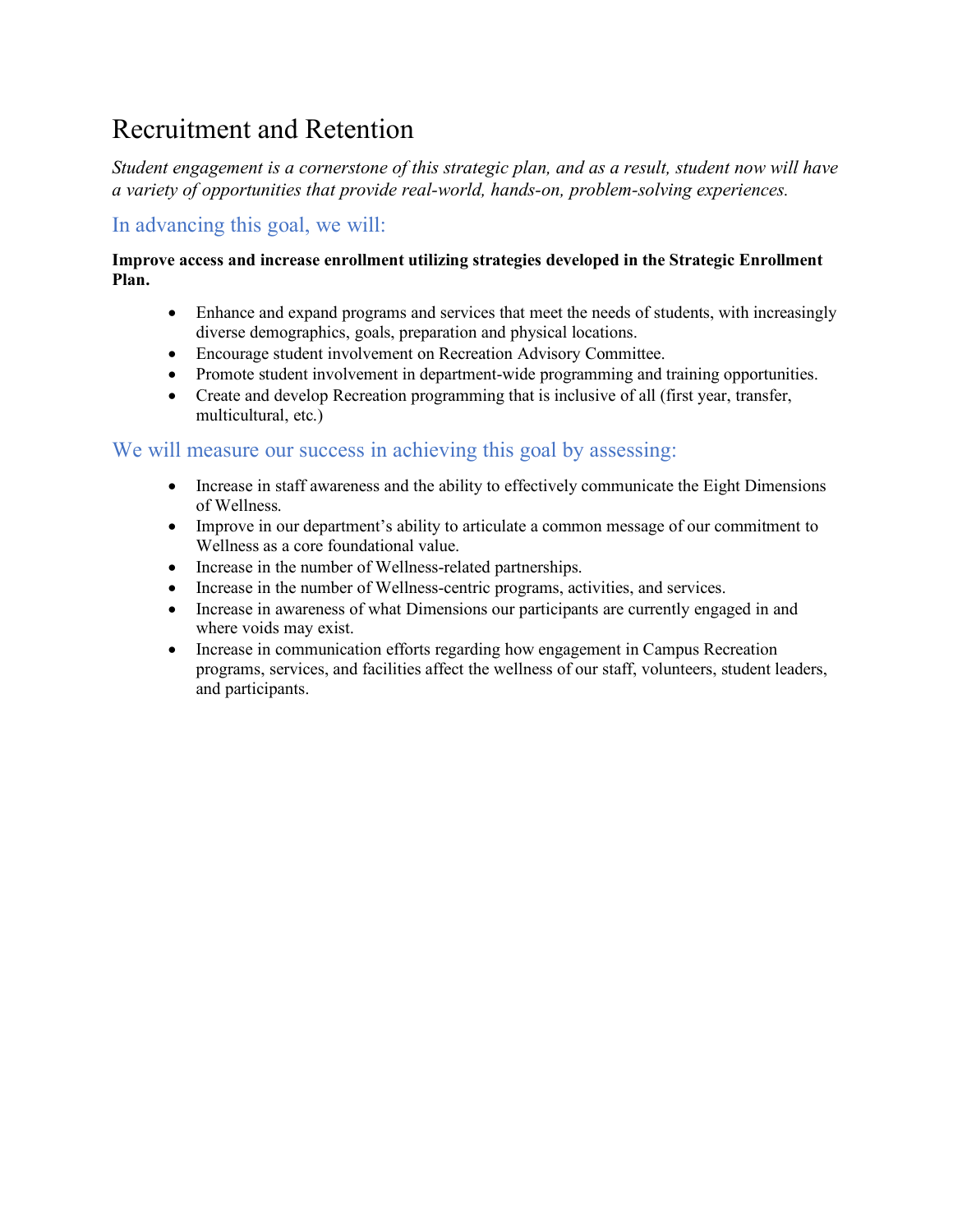# Partnerships

*Partnerships allow for a sharing of resources and increased efficiency, while being mutually beneficial. They are supportive of the vision and mission of the division and campus, and enable us to be seen as ever central to the academic mission. Partnerships will include on-campus, divisional and academic partners, as well as off-campus organizations. It is anticipated that increasing number of students. Therefore, the potential for remote programs, facilities, and services, and partnerships that would support such endeavors, would emerge.*

### In advancing this goal, we will:

#### **Pursue collaborations with both traditional and innovative partners.**

- Clearly and consistently identify and communicate the department's value for potential partnerships
	- o Commit to joint promotion of collaborations efforts with our partners
- Expand and strengthen current collaborations and initiate new partnerships o Restructure current partnerships to ensure economic sustainability
- Seek and create mutually beneficial partnerships.
	- o Establish and define criteria for partnerships.
	- o Identify measurable benefits for partnerships.
	- o Assess unmet needs of the greater community and seek partners for new opportunities.

- The development of a department message specific to our philosophy regarding partners and potential partnerships.
- The development of department criteria and purpose for potential partnerships to ensure parameters for measurable benefits.
- Increase the number of partnerships.
	- o Increase in the number of mutually beneficial partnerships.
	- o Increase in the number of new partnerships.
	- o Increase in the number of partnerships with academic units.
	- o Increase in the number of partnerships directed toward alumni.
- Increase in the demonstration of measurable benefits for existing and potential partnerships.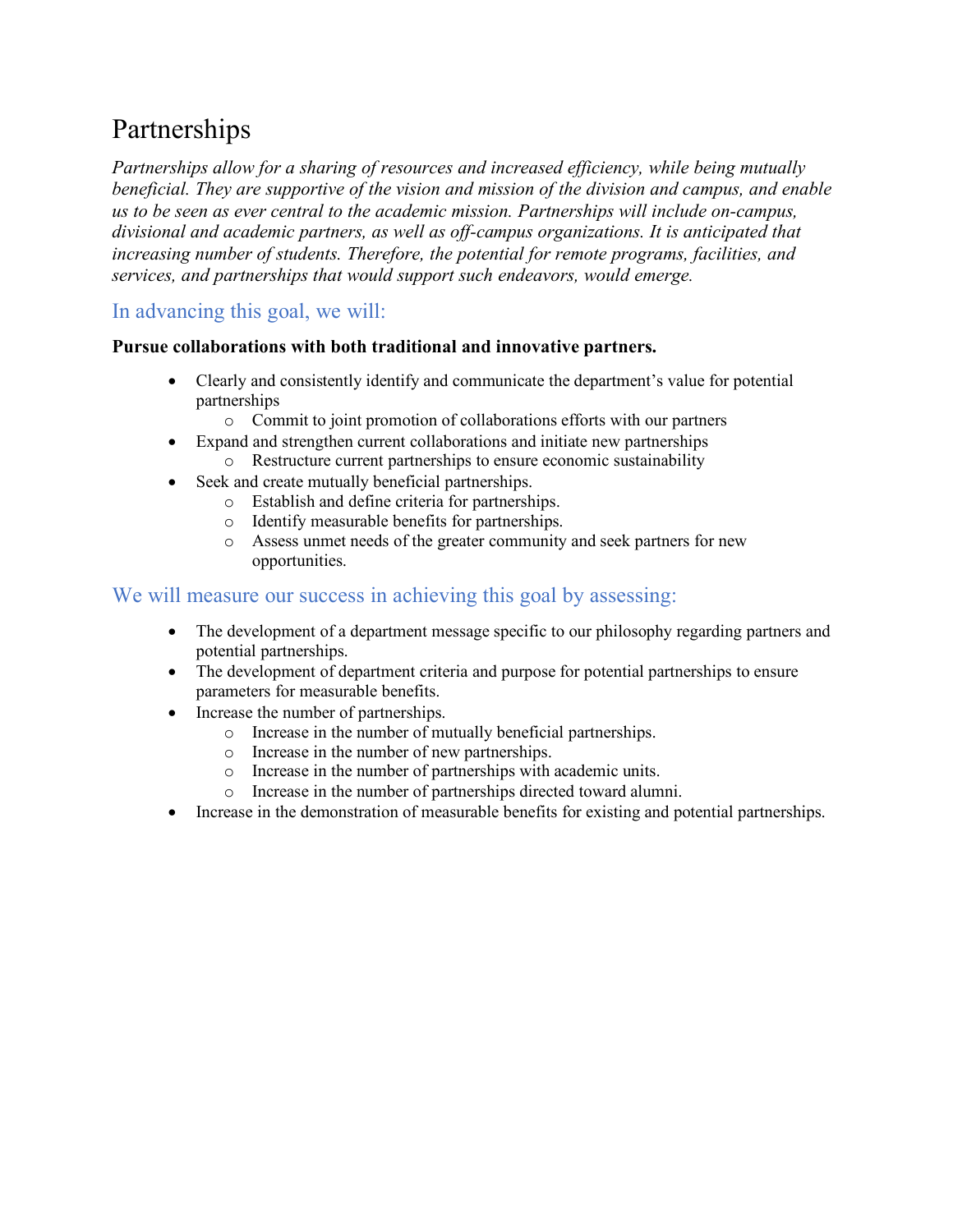# Financial Resources

*The department will be realizing less financial support from current funding sources, and in all likelihood, we must learn to rely less on subsidized funding (e.g. registration fee funds and limited state resources) to support our programs. We will establish alternative revenue sources, including development efforts, grants, sponsorships, and broadening our current fee-for-service practices. In order to ensure excellence in out facilities, programs, and services, we will be more entrepreneurial in our approach and savvy in our business practices, developing approaches that foster access for our participants.*

### In advancing this goal, We will:

#### **Adopt models that will promote more self-sufficient growth and will be mindful of the department's financial, human, and physical resources.**

- Develop plans for new source of revenue such as grants and sponsorships to support programs, facilities, and services, and protect access for all students.
- Examine resources to expand or change our offerings in order to continue to meet constituent needs.
- Investigate the feasibility of a new full-time employee dedicated to sponsorships and development.
- Analyze both existing and potential fund sources to ensure the benefits outweigh the costs of managing the funds.
- Review the intent and principles of fund sources to ensure appropriate utilization.
- Continually review our rates and fees to ensure they are reflective of cost recovery goals. o Solidify the framework to determine a scale for profit margins.
- Identify programs and services that require financial support and ensure consistent implementation of cost recovery.
- Continually assess ongoing operating expenses to ensure efficient use of resources.

- The completion of defined plans for securing grants and sponsorships.
- Increase in sponsorship revenue.
- Increase in grant revenue.
- The successful launch of a long-range development campaign.
- Increase in the utilization of annual reports to project growth and respond to department and participant needs by addressing:
	- o Fees and rates
	- o Participation
	- o Revenue
- The completion of a standardized pricing structure that includes direct and indirect cost.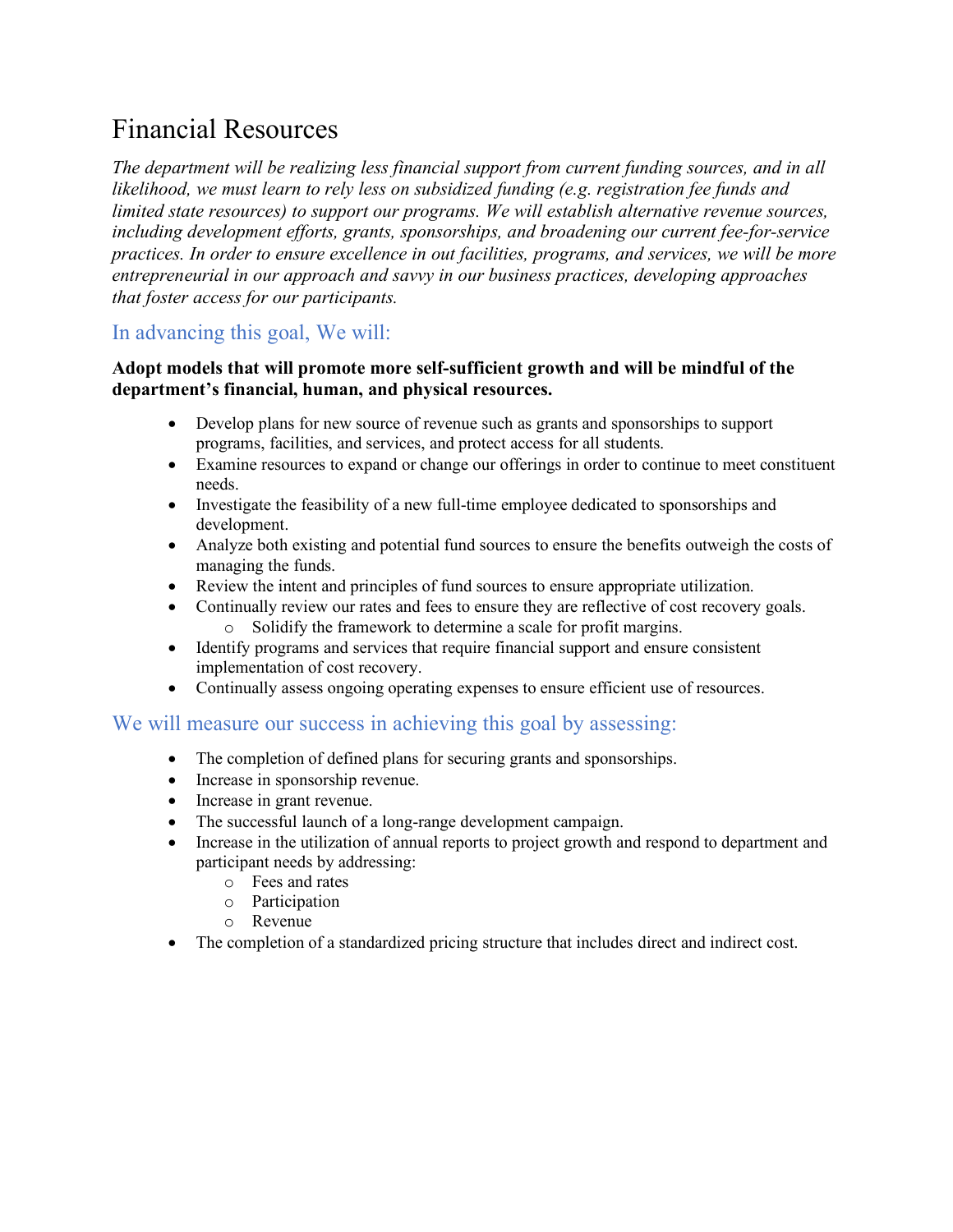# Facilities

*Emerging trends will require us to be mindful of our existing facilities, the need for future renovations, and construction of new facilities. Some of these emerging trends may include new or continued relationships with on and off-campus partners through the use of our facilities.*

# In advancing this goal, we will:

**Continue our participation and department involvement in special events, activities, and collaborations beyond traditional facility use in support of the academic mission and campus community.**

- Construct new and adapt existing space to continually meet the needs of our constituents.
- Explore alternative and non-traditional facilities for programs and services.
- Strive to stay modern and sustainable
	- o Ensure use the most efficient and effective management practices
- Evaluate current use of space and prioritize usage based on trends.
- Continue to dedicate resources to the maintenance and upkeep of facilities.
- Ensure a sustainable funding model for the replacement of equipment in non-fee structured facilities.
- Stay abreast of campus-wide panning initiatives to ensure that we are involved in discussion relevant to the department.

- Increase in the collection and analysis of data to determine the utilization of space.
- Increase in awareness of the features of our facilities.
- Increase in the attainment of measurable outcomes specific to facilities usage.
- Increase in the usage of monthly checklists to ensure safe environments.
- Increase in facility usage.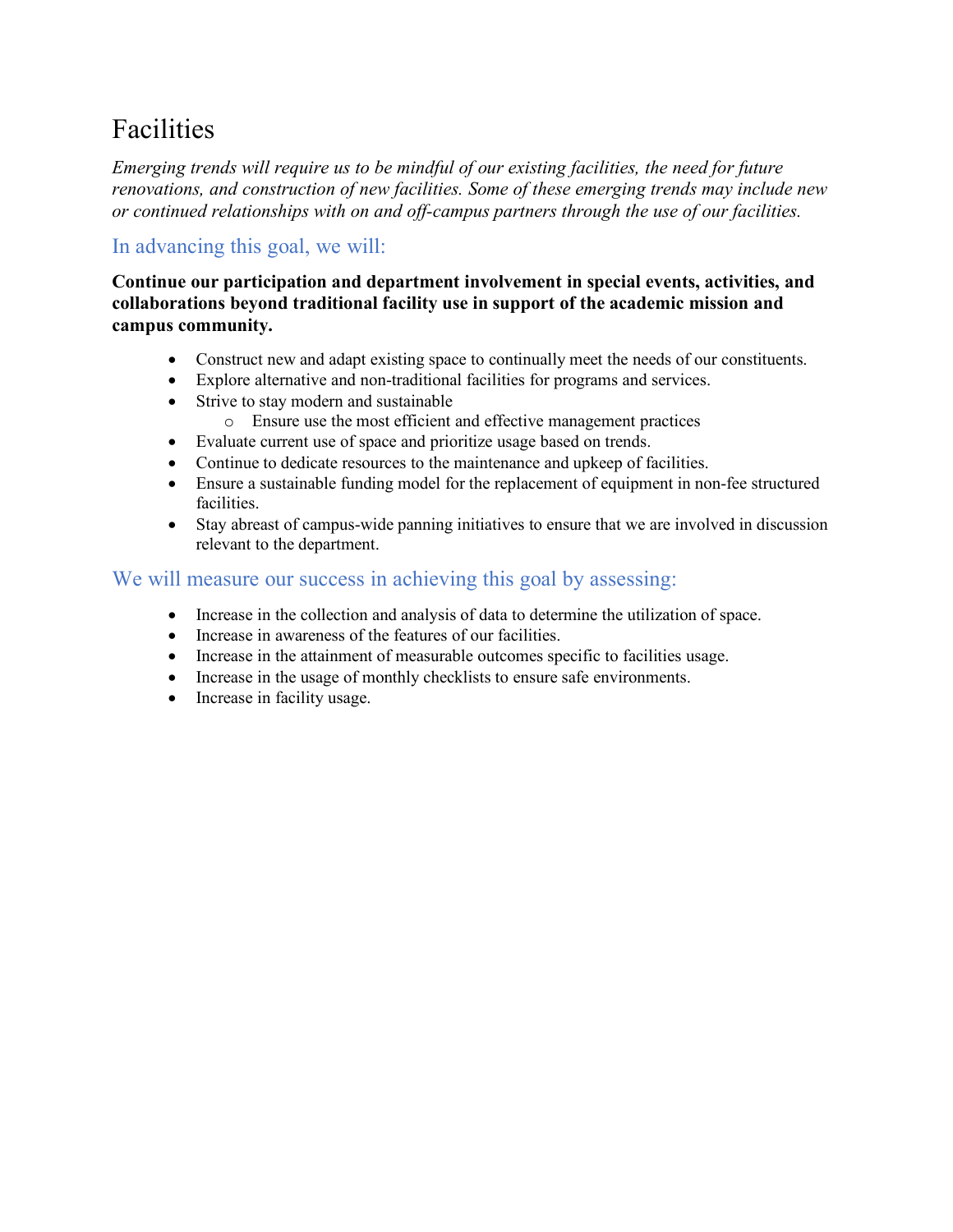# Learning Outcomes and Assessment

*In alignment with the TROY mission we will be strategic in all planning efforts by utilizing assessment and evaluation, defined learning outcomes, metrics, and data-driven decisionmaking.*

### In advancing this goal, we will:

**Regularly benchmark ourselves with peer institutions, best practices, and industry standards to guide our department development. Additionally, we will continue to quantify and demonstrate our value to the division and the campus.**

- Engage in unit-specific strategic planning.
- Utilize data-driven decision-making.
- Dedicate staff time to development and regular use of learning outcomes and assessment tools.
- Development common language, expectations, and tools for learning outcomes, assessment, and reporting.
	- o Commit to an ongoing process for the development and utilization of assessment and learning outcomes.
	- o Identify and benchmark against peer institutions.
	- o Research best practices and utilize campus resources to develop learning outcomes and assessment tools.
- Utilize assessment to discover whom we are currently serving and whom we need to reach out to.
- Develop a meaningful way to tell our story using both quantitative and qualitative data.
	- o Build department-wide practices for gathering staff, volunteer, and student leaders' demographics, experiences, and outcomes in relation to their involvement in the department.

- The department's fulfillment of intended goals and outcomes.
- Increases in the utilization of assessment data to demonstrate our relevance in support of TROY's mission.
- Increase in the utilization of defining learning outcomes and assessment.
- Successful alignment with the student learning outcomes of NASPA (Appendix B).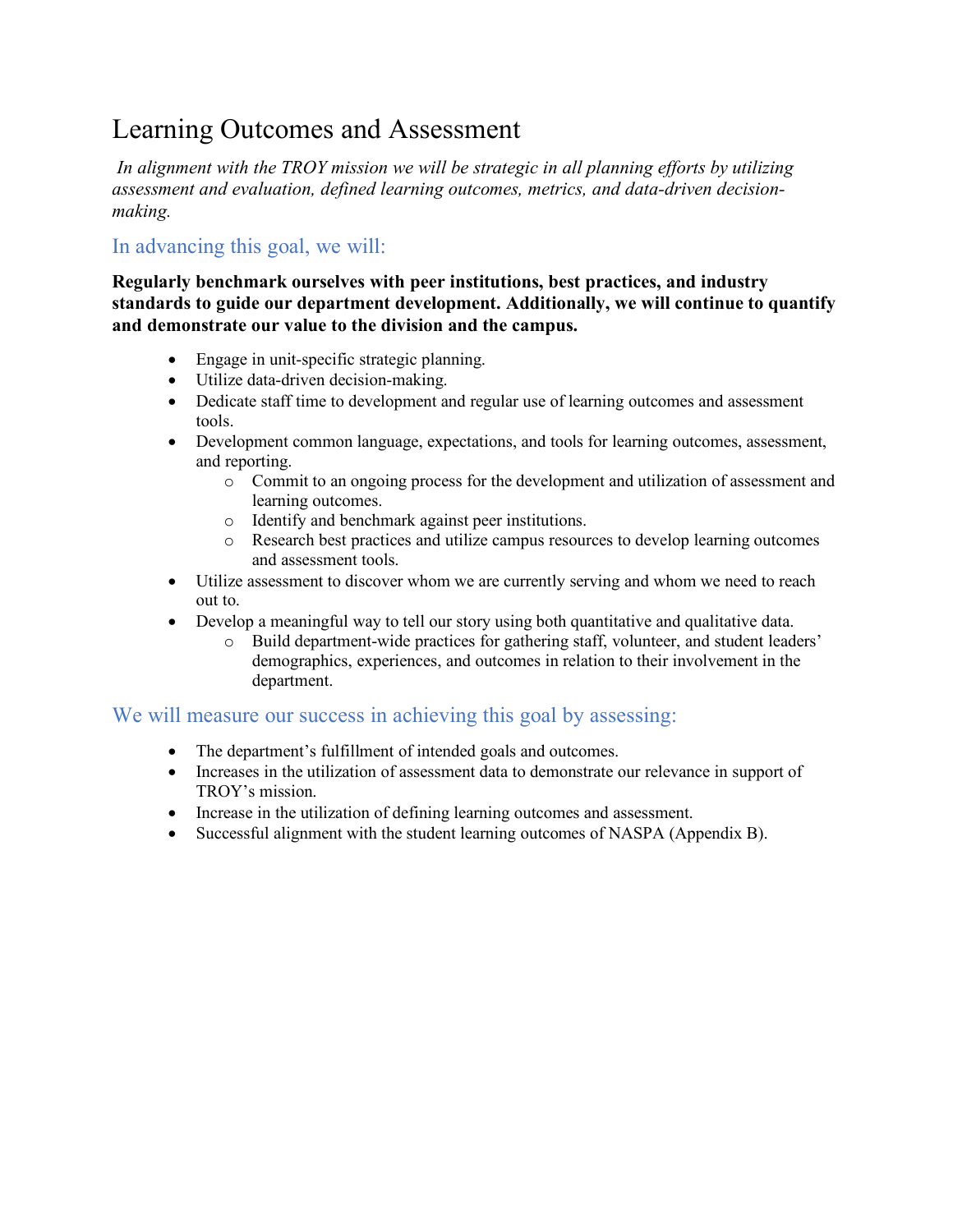# Risk Management

*We will continue to enhance our oversight of risk management and be transparent in our practices, particularly as we expand our reach and experience emerging technologies. Emphasis will be placed on education and awareness surrounding risk management practices. The changing demographics, needs of our constituents, and how we deliver our programs and services will affect our risk management practices. Particular attention will be paid to best practices and industry standards.*

### In advancing this goal, we will:

#### **Continue to educate ourselves and our participants to understand and manage the inherent risk in our programs, facilities, and services.**

- Develop a common set risk management consideration across all programs, services, and facilities.
	- o Identify risk areas when developing new programs and activities, or serving new user groups.
- Support professional development opportunities specifically related to risk management.
	- o Stay abreast of industry standards and best practices to ensure we are at the forefront of risk management policies and procedures.
- To create a dedicated risk management resources and personnel within the department.
- Maintain a department-wide database of certifications, skills, training, and licenses.
- Remain diligent and intentional in mitigating risk.
	- o Prioritize risk management activities to ensure appropriate focus on the more critical items.
- Engage in peer review of unit area risk management practices.
- Continue to utilize an active risk management committee.
- Established clear and reasonable goals when developing risk management policies.
- Develop and utilize a common incident review process.
- Educate our participants on the inherent risk prior to engaging in a specific program or services.
- Educate and train staff frontline staff, volunteers, and student leaders on implementation of risk management practices.
	- o Develop a process for assessing appropriate participant skill level for higher risk activities.
	- o Ensure staff, volunteers, and student leaders are communicating noteworthy issues and concerns to career staff.
	- o Actively monitor and document incident trends within specific areas to ensure any necessary mitigation.

- Increase in the utilization of risk management data and reports to ensure appropriate response.
- The continuation of risk management related briefings at department meetings.
- Increase in communication to participants relating to the inherent risk of programs and services.
- Staff and student development in certifications and training.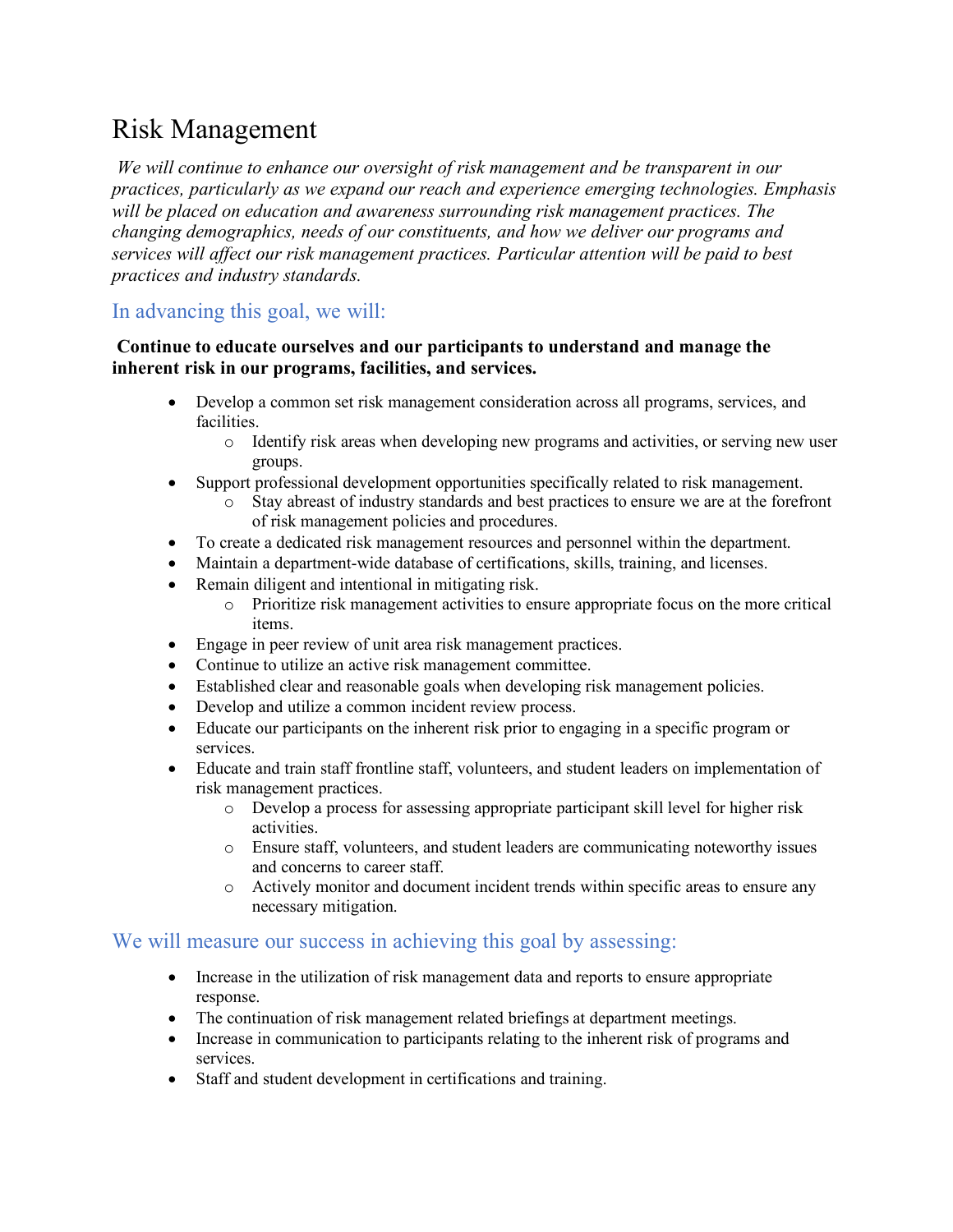# Technology

*Technology is transcending driver that is integral to all other identified goals and the operational approach of the department. It is crucial for communication, registration, promotion. Marketing, etc., and service to constituents remotely. Overall, technology is fundamental to successful business operations, and can be significant vehicle for efficiencies.*

# In advancing this goal, we will:

#### **Invest, evaluate, and integrate technology to adapt to our diverse programming and service needs.**

- Educate and empower staff with technology
- Assess needs and determine what technological solutions are available:
	- o For programs, services, and facilities.
		- o For constituent groups.
		- o To create business solutions to enable ease of access for our participants.
- Maintain current and relevant social media tools and websites.
	- o Create guidelines for appropriate use of department-related social media.
- Ensure efficient use of electronic communication.
- Support a dedicated full-time employee within the department focused on maintaining and improving technological solutions.
- Utilize technology to reach diverse groups
- Analyze effectiveness of technological solutions to ensure best use of resources

- The utilization of technological solutions in support of the delivery of programs and services.
- Increase awareness of participant preference and satisfaction with various modes of communication.
- Increase awareness of participants preference and satisfaction with various modes of communication.
- Increase awareness of the effectiveness and efficiencies of exciting technology.
- Increase utilization of feedback mechanisms specific to technology.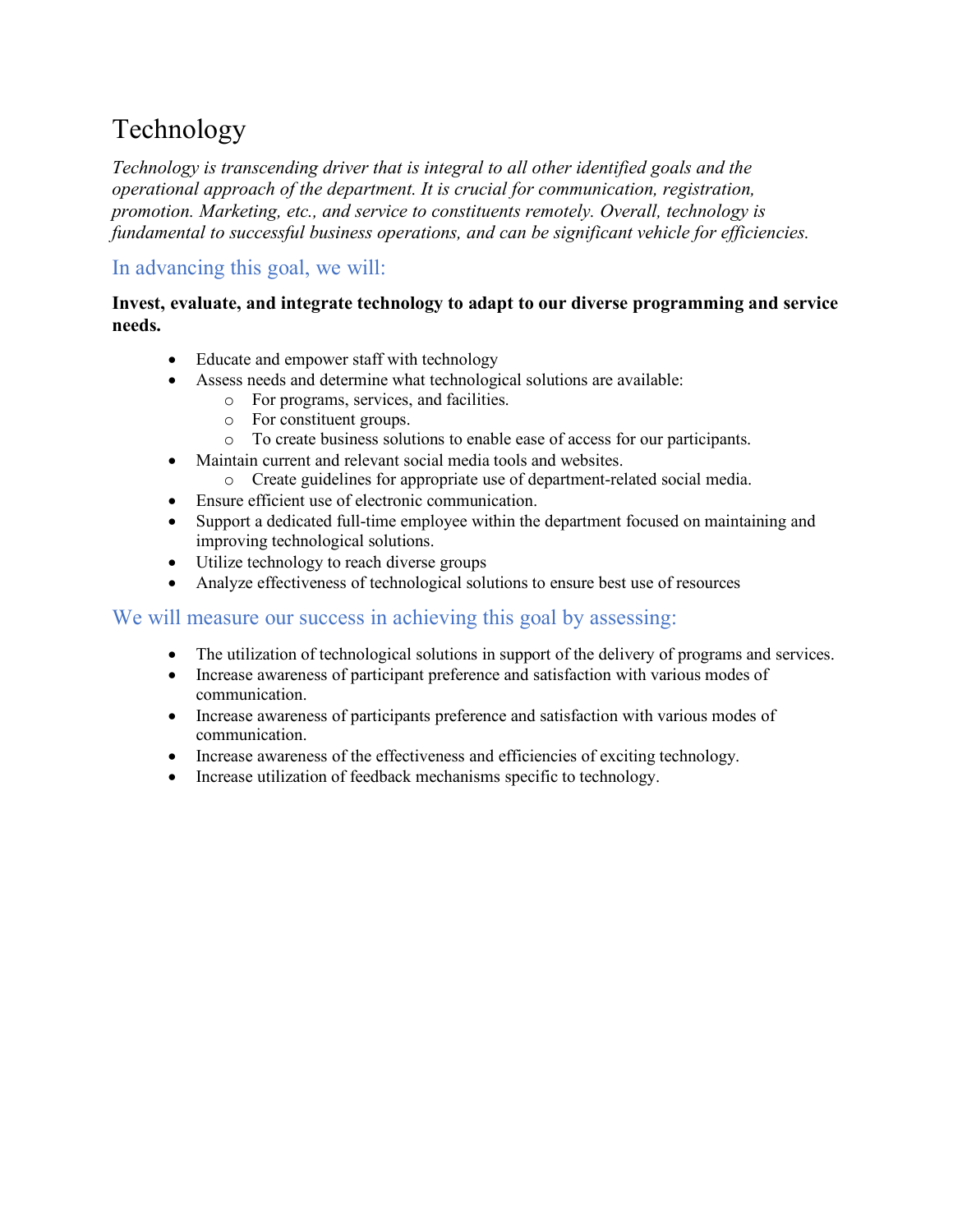# Sustainability

*We need to be strong partner in supporting the sustainable initiatives and efforts of the campus. Our commitment will be demonstrated in the operation and renovation of existing facilities in the construction of new facilities, and in practices within operations among program facilities, and services.*

# In advancing this goal, we will:

#### **Practice sustainability in our environmental, financial and human services, and work diligently to bring education and awareness to the forefront of our efforts.**

- Stay abreast of campus trends in relation to environmental sustainability, including water, energy, and waste.
- Educate staff, volunteers, students' leaders, and constituents on our sustainable practices.
- Utilize technology to minimize the carbon footprint of the department.
- Create baseline standards for sustainability.
- Continue to utilize resources efficiently.
- Ensure we are in alignment with best practices on campus relative to environmental sustainability.

- The department of quarterly reports specific to our sustainability efforts.
- Increase in effectiveness of sustainable system in relation to energy efficiency, trash diversion and recycling, and material and cost savings.
- Increased participation by staff, volunteers, student leaders, and constituents in our sustainable efforts.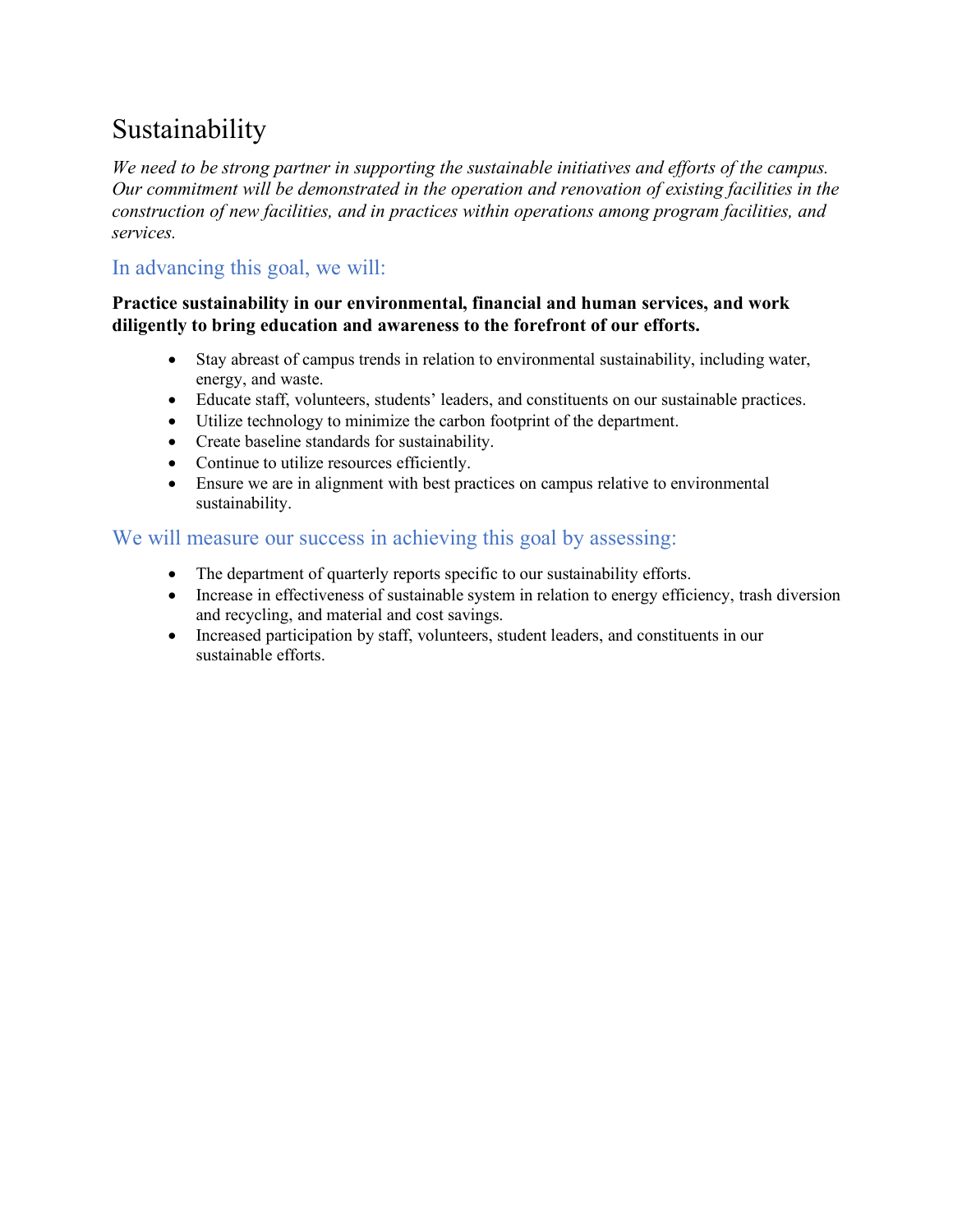# Appendix C Strategic Positioning Core Documents

### **Campus Recreation Strategic Plan Values & Principles**

**Established January 1, 2020**

#### **As we move through the SP process over the next several months, it is important that we are:**

- Utilizing an efficient and organized process with appropriate planning.
- Transparent, effective, and timely with our communication.
- Utilizing clear and realistic timelines/benchmarks.
- Establishing clear roles and expectations.
- Mindful of resources and restrictions (human, physical and financial).
- Flexible with the process and adjust course, if necessary.
- An active, creative think-tank with an eye on reality.
- Creating processes that are mindful and inclusive of all perspectives.
- Utilizing people's best strength, skills, and preferences.
- Balancing process vs. outcomes: sometimes big picture/sometimes focus on details.
- Creating an environment of department-wide thinking.
- Involving our participants, stakeholders, and partners.
- Mindful of customer service and our end user or results.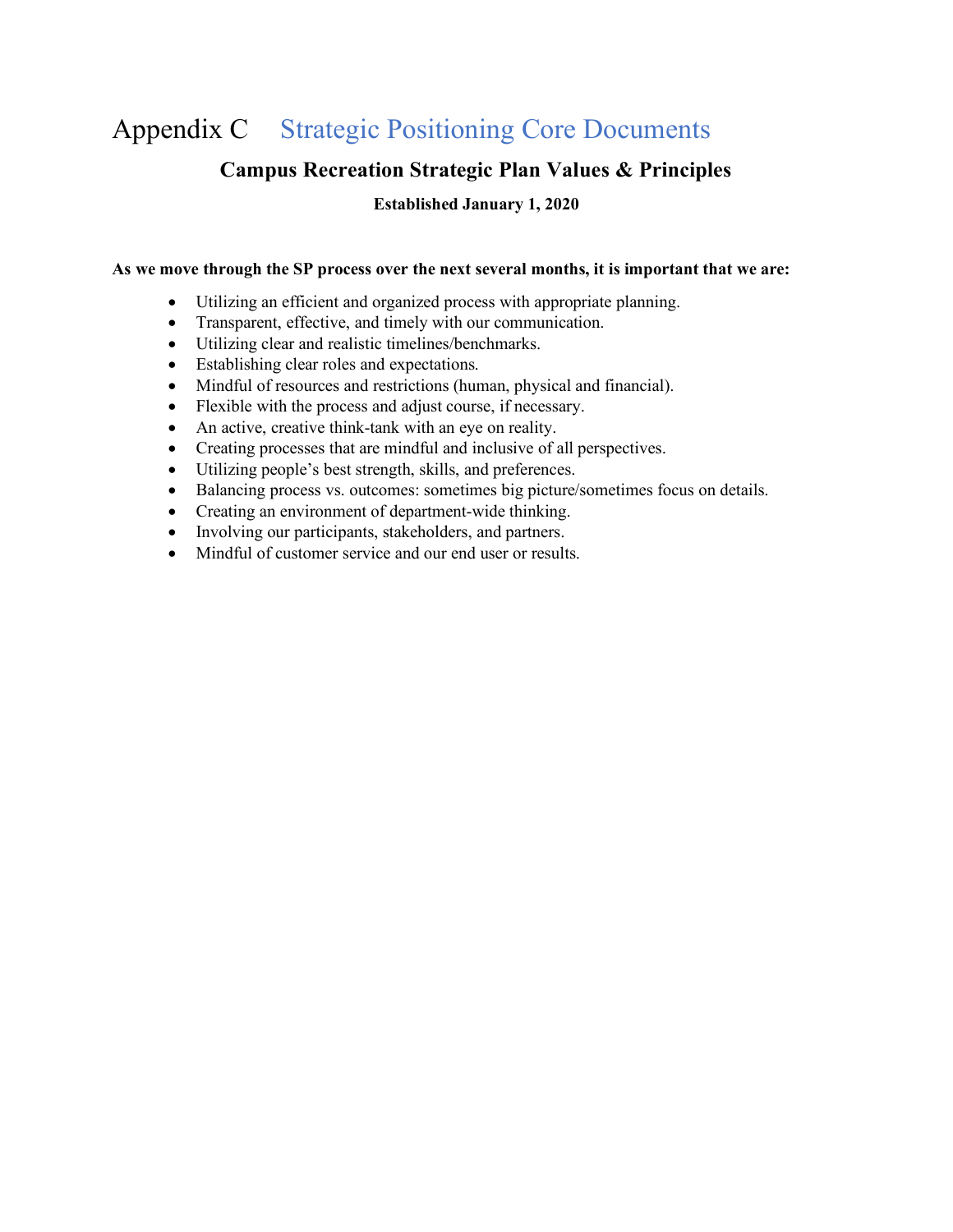# **Campus Recreation Strategic Plan Outcomes**

#### **Established January 1, 2020**

#### **As we establish specific outcomes for the Strategic Plan, the following assumptions will guide our thinking:**

- Be realistic in our expectations, visionary in our thinking, and support excellence.
- Promote department relevance on campus and community.
- Be fiscally sustainable.
- Directly reflect the department's philosophy and be aligned with both the vision and mission of the Division of Student Services and Campus.
- Be environmentally sustainable,
- Uphold university standards, policies, and ethics.
- Be an efficient and effective roadmap with easily referenced language.

# **Outcomes**

#### **Given the assumptions, the Strategic Plan will strive to:**

- Be a flexible, amendable document that reflects the changing environment and guides more specific planning.
- Be mindful of whom we serve.
- Be student-life driven, always mindful of opportunities for student development and success.
- Reflect departmental diversity and acknowledge opportunities for organizational synergy.
- Be a bridge from the campus to the community.
- Promote work-life balance.
- Set clear criteria/roadmap for decision making.
- Mirror the guiding values and history of Campus Recreation.
- Be mindful of our mission- Recreation & Wellness.
- Promote a learning cooperative between students and departmental staff.
- Support and value staff and staff development.
- Include tools for evaluation.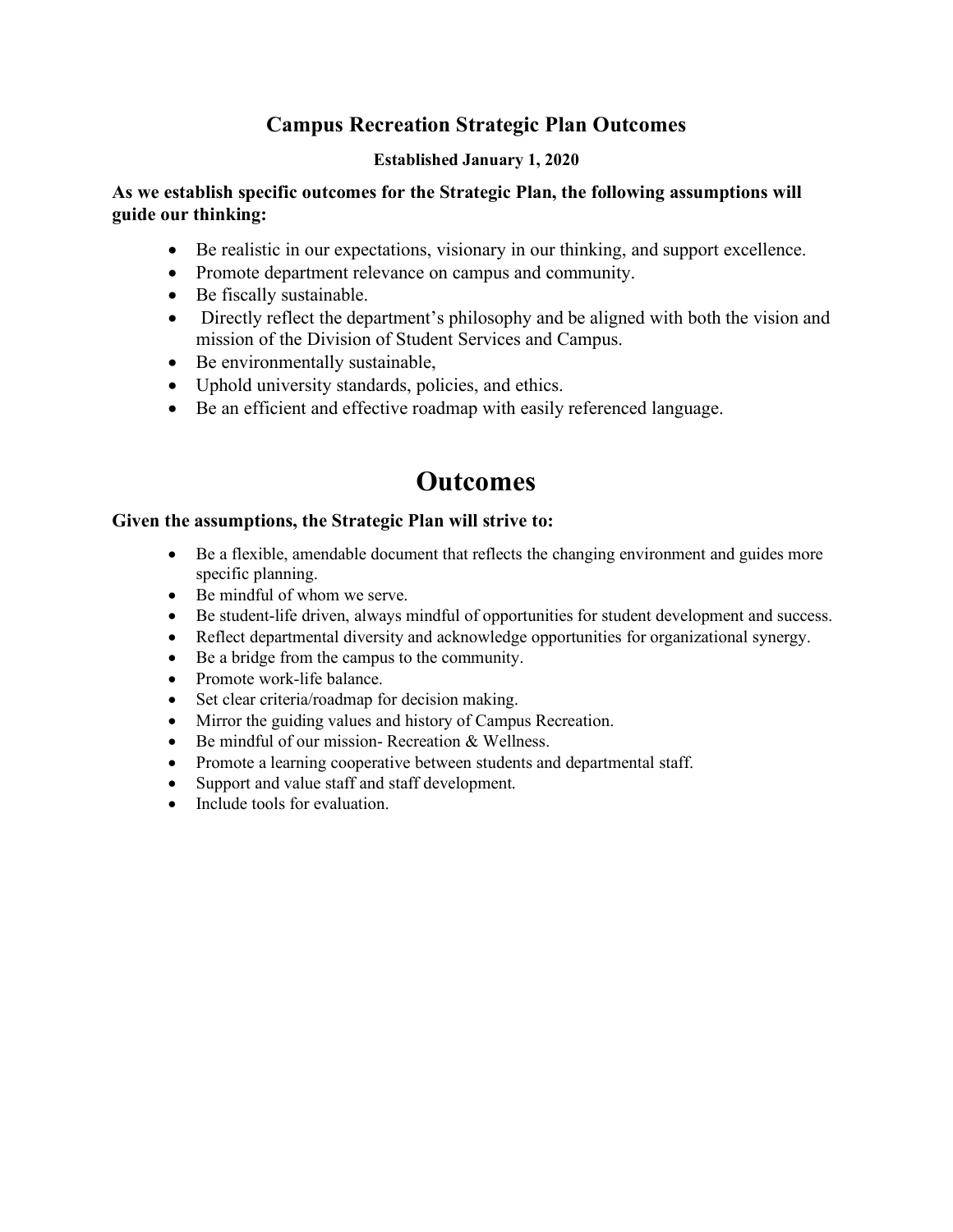# **Appendix D Core and Supportive Goals Diagram**

Area of Focus



- 
- 2. Student & Staff Development 2. Facilities
- 3. Recruitment and Retention 3. Assessment<br>4. Partnerships 4. Risk Manage
- 

"What is the reason we exist" "What are the tools that will allow us to get there?"

- 1. Wellness 1. Financial Resources
	-
	-
	- 4. Risk Management
	- 5. Technology
	- 6. Sustainability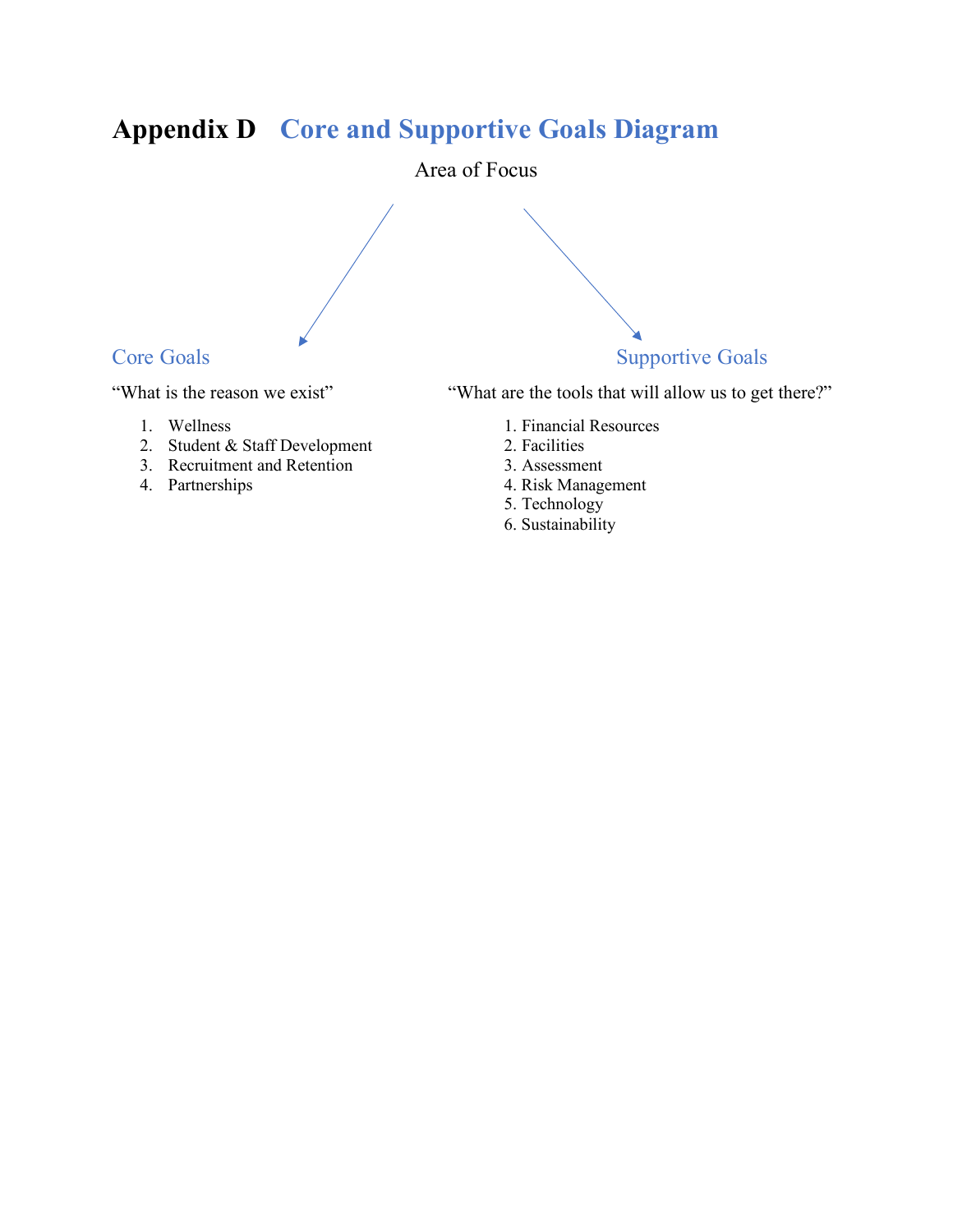# Appendix A Eight Dimension of Wellness

# Eight Dimension of Wellness

Wellness is a lifelong process that produces a positive state of well-being; a dynamic process of change and growth. Wellness is largely determined by the decisions one makes about how to live one's life. The dimension of wellness interacts continuously, influencing and being influenced by one another. Individually and collectively, the Wellness dimensions are associated with an enhanced quality and quantity of life.

The Eight Dimension of Wellness are:

- 1. **Emotional**—Coping effectively with life and creating satisfying relationships
- 2. **Environmental**—Good health by occupying pleasant, stimulating environments that support well-being
- 3. **Financial**—Satisfaction with current and future financial situations
- 4. **Intellectual**—Recognizing creative abilities and finding ways to expand knowledge and skills
- 5. **Occupationa**l—Personal satisfaction and enrichment from one's work
- 6. **Physical**—Recognizing the need for physical activity, healthy foods and sleep
- 7. **Social**—Developing a sense of connection, belonging and a well-developed support system
- 8. **Spiritual**—Expanding a sense of purpose and meaning in life

https://www.samhsa.gov/wellness-initiative/eight-dimensions-wellness



# 8 Dimensions of Wellness